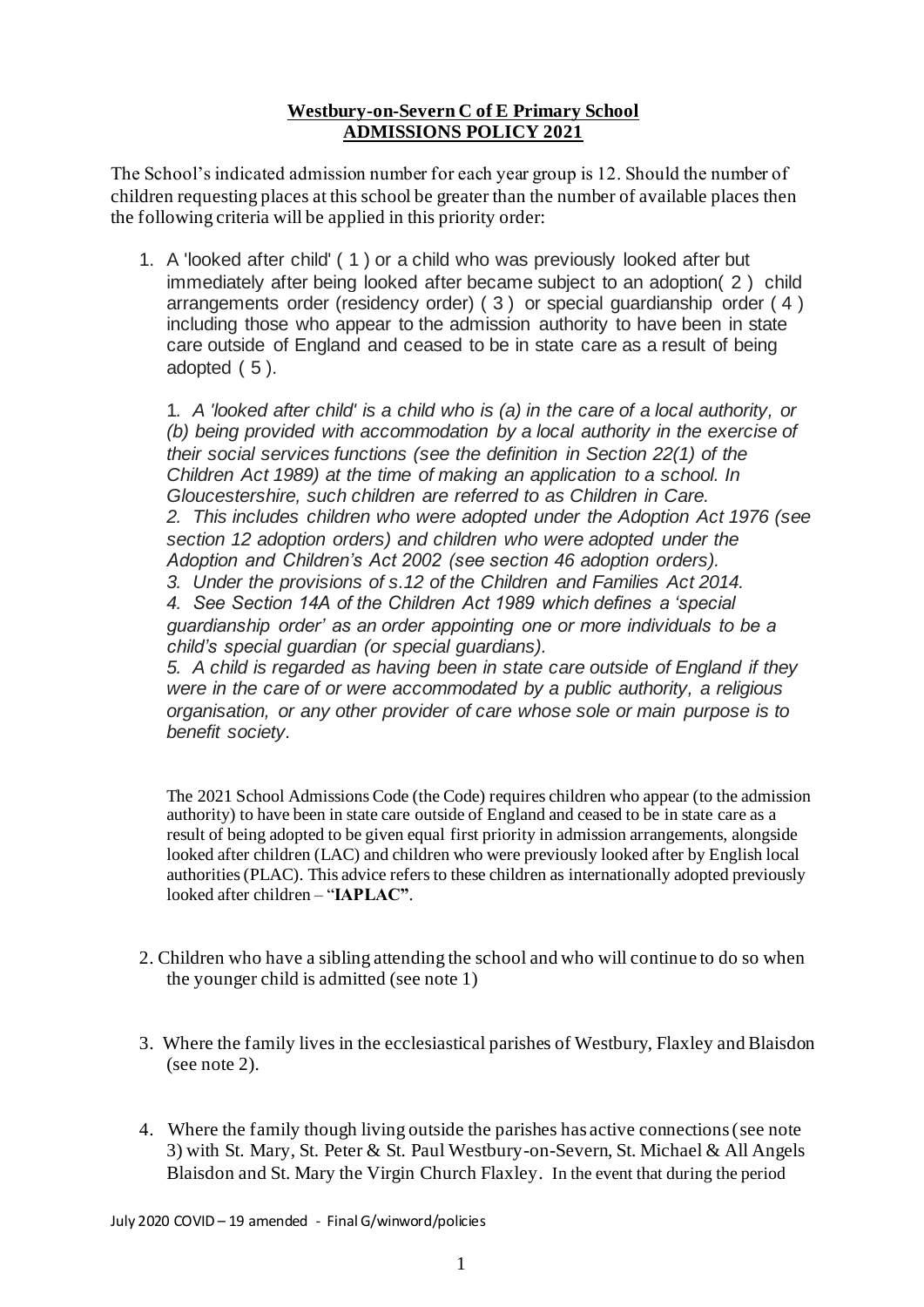specified for attendance at worship the church, has been closed for public worship and has not provided alternative premises for that worship, the requirements of these admissions arrangements in relation to attendance will only apply to the period when the church or alternative premises have been available for public worship.

- 5. Where specifically a Church of England School is sought by the parent(s) or guardian(s). The Common Application Form contains a box into which families can express their reasons for specifically seeking a Church of England School. These reasons will be considered as part of the admissions procedure.
- 6. Children with the strongest geographical claim, measured in a straight line from the ordnance survey address point of the child's home address (including flats) to the ordnance survey address point of the school, using the Local Authority's computerised measuring system, with those living closer to the school receiving the higher priority
- 7. Any remaining places or if the number of places available is exceeded in any category, then available places in that category will be allocated by the Governors in the order of those with the strongest geographical claim measured in a direct line.

Where any particular category at points 1-5 is oversubscribed, criterion 6 (Children with the strongest geographical claim, measured in a straight line from the ordnance survey address point of the child's home address (including flats) to the ordnance survey address point of the school, using the Local Authority's computerised measuring system, with those living closer to the school receiving the higher priority) will be used to determine which child will be offered a place.

In the event of a tie between two or more children when applying criterion 6 where there are not enough places available to offer all children a place at the school, a process of random allocation will be followed by the Governing Body.

# **Notes on above:**

- (1) We define siblings as a brother or sister, half-brother or half-sister, adopted brother or adopted sister, step-brother or step-sister, or the child of the parent's/carer's partner, and in every case, the child must be living in the same family unit at the same address.
- (2) A map showing the ecclesiastical parishes of Westbury, Flaxley and Blaisdon may be viewed at the school office.
- (3) Active connections require regular attendance at the principal act of worship on a Sunday in any of the parish churches of Westbury-on-Severn, Blaisdon or Flaxley at least once a month on average during the two years prior to consideration of this application. The application should be supported by a letter from the minister and should be addressed to the school admissions officer. However, where a family has moved into the area within the two years, consideration will still be given to the application, providing regular attendance at any of the above mentioned parish churches can be verified by a letter from the minister. In the event that during the period specified for attendance at worship the church, has been closed for public worship and has not provided alternative premises for that worship, the requirements of these admissions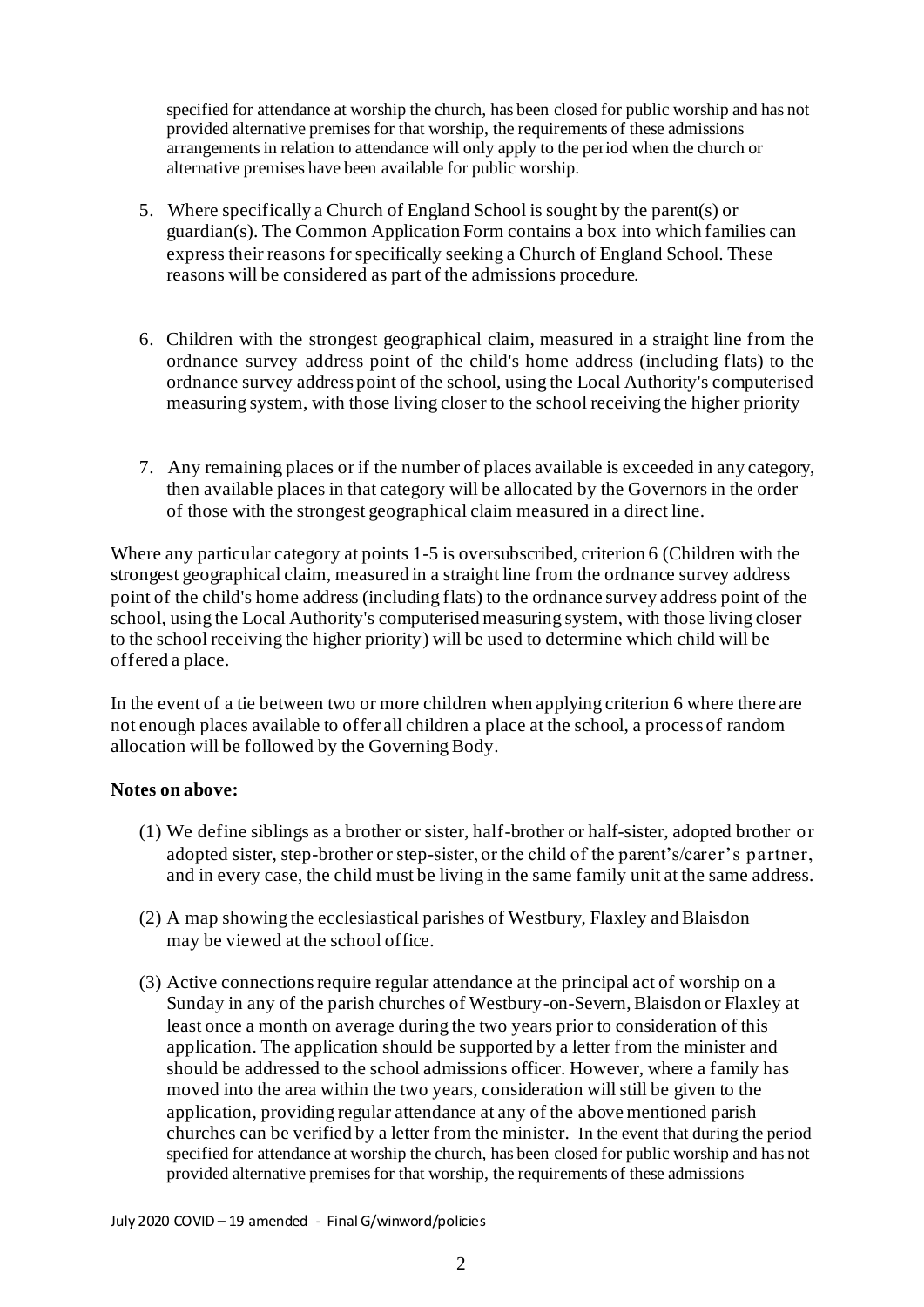arrangements in relation to attendance will only apply to the period when the church or alternative premises have been available for public worship.

## **Admission of Summer Born Children for Reception Entry for Westbury-on-Severn C of E Primary School:**

The Governing Body of Westbury-on-Severn C of E Primary School acknowledges the updated advice from the Department of Education that, parents/carers of "summer born" children (born between 1 April and 31 August) may request to start the Reception Class of a school a whole academic year later. The Governing Body will make a decision on behalf of Westbury-on-Severn C of E Primary School. We follow the Local Authority process which states that parents can only apply for a Reception place at a school once and must apply for a place during the standard application process timeline for their chronological year group, stating their reasons for requesting deferred entry to the following year. The Governing Body will decide whether the deferred entry can be approved for the school.

## **Normal Admission Round:**

The term 'normal admissions round' refers to all applications for admission to the main year of entry of the school i.e. Reception for Infant and Primary Schools. Applications made during the normal admissions round will be made in advance of the academic year in which the child is due to start at the new school. Children are entitled to a full-time place, however, may attend part-time until later in the school year but not beyond the point at which they reach compulsory school age.

## **Appeals:**

The appeals process used in Gloucestershire follows strict national guidelines. You will receive full information on the appeals process with the letter from Gloucestershire County Council. This will explain, if this is the case, why your child has not been offered a place at your preferred school.

If you want to appeal against a decision by the Governors of Westbury-on-Severn CE (VA) school, you will need to contact the school direct. The school is responsible for organising its own appeals.

The school operates an appeals procedure for unsuccessful applicants, which is administered by Democratic Services on behalf of the Dioceses for VA primary schools. Information about school admissions appeals is available from the school office. This details the appeals system, when to appeal and how to appeal, the arrangements for the appeal hearing and the appeal hearing itself. Any appeal in writing should be addressed and returned to the school. An outline of the appeals procedure is set out as follows:

- 1. You are entitled to appeal for every child who is refused a place, should you wish to do so.
- 2. You will be advised by Democratic Services in writing that if you wish for a place at Westbury-on-Severn CE Primary School, you should write to the Governors of the school.
- 3. All completed appeal forms should be returned to the school.
- 4. When we receive your completed form, we will send it to: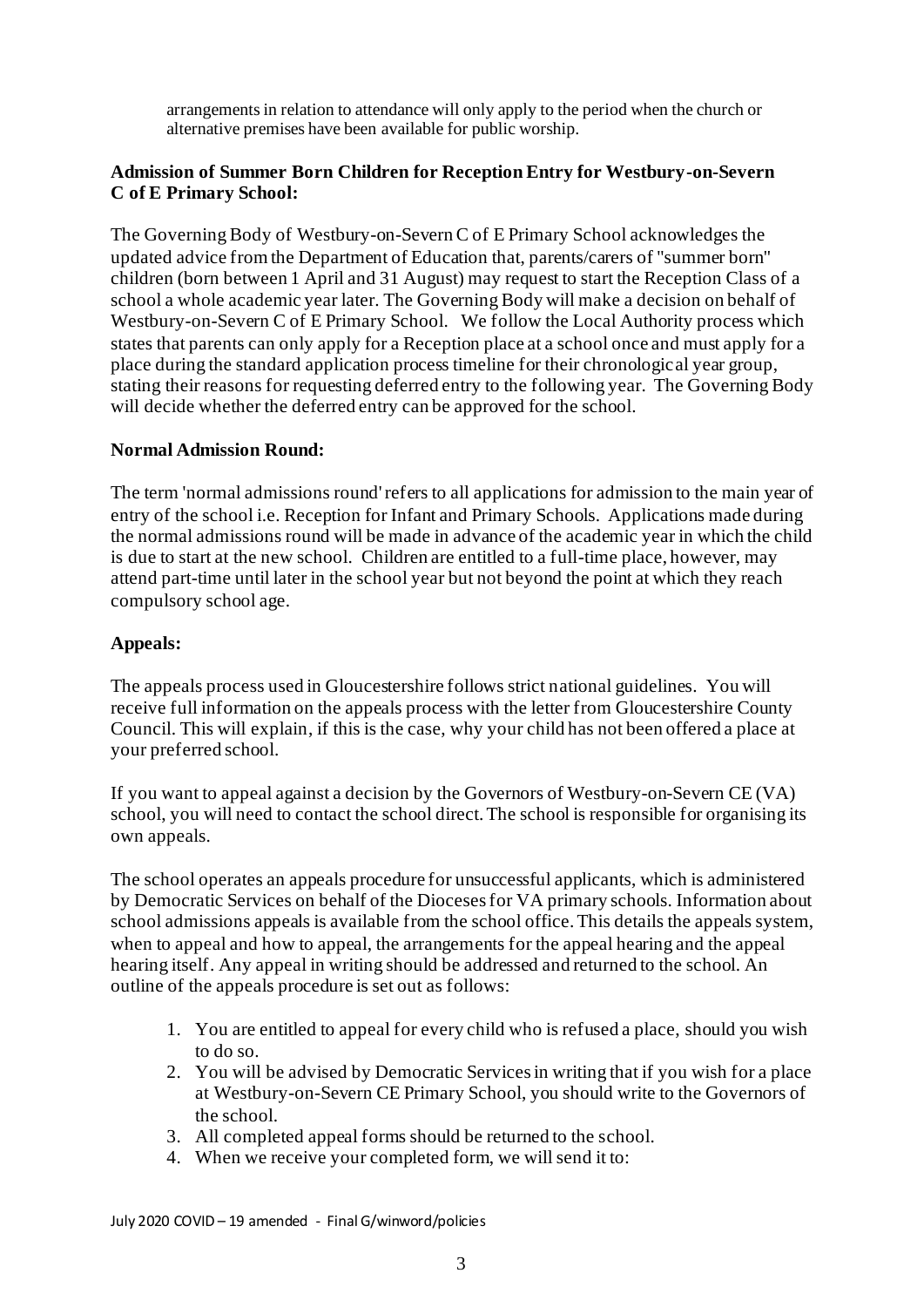Gloucestershire County Council, Democratic Services, GCC, Shire Hall Gloucester GL1 2TG.

- 5. Democratic Services will set up an appeal date, or allocate a time if a date is already set, in consultation with the school, checking that you are able to attend.
- 6. The school will send Democratic Services the school's written case for refusal, and our current admission criteria. We will organise the persons to represent our case.
- 7. Most appeals are heard at Shire Hall, but if you are unable to travel to Shire Hall, alternative arrangements to hear your appeal case at a closer location may be possible. Please let us know if this is the case.
- 8. Democratic Services always aim to give notice of the appeal date and location to all two weeks ahead.
- 9. Democratic Services aim to send out all the paperwork both the case for the family and for the Governing Body to both parties and the independent panel 5 working days before the appeal.

## **Children with a statement of Special Educational Needs/Education Health & Care Plan:**

We are required to admit a child with a statement of Special Educational Needs/Education Health & Care Plan into our school, even if the school is full.

## **Waiting Lists:**

If the school is oversubscribed, a waiting list will be held for (at least) the first school term (ie until the end of December). The waiting list will be prioritised according to the school's oversubscription criteria.

#### **Fair Access Protocols:**

The school has signed up to the In-Year Fair Access Protocols held by the Local Authority. Should a vulnerable child within these Protocols require a place at the school, they will take precedence over any child on the waiting list.

#### **In Year Admissions:**

In year applications are all those made outside the normal round of admissions for children of compulsory school age i.e. those applications made during the academic year for a school place in Reception through to Year 6. The Local Authority will no longer be responsible for offering places to children on behalf of all schools/academies for the offer year 2013/14 and beyond, but the Local Authority does maintain the statutory duty of being aware of all pupils and vacancies within schools/academies within Gloucestershire. To apply for a place at Westbury-on-Severn C of E Primary School, parents should contact the school in the first instance.

# **Transport**:

Transport to and from the school is provided by the Local Authority. Further details on cost and availability can be found through contacting Shire Hall directly.